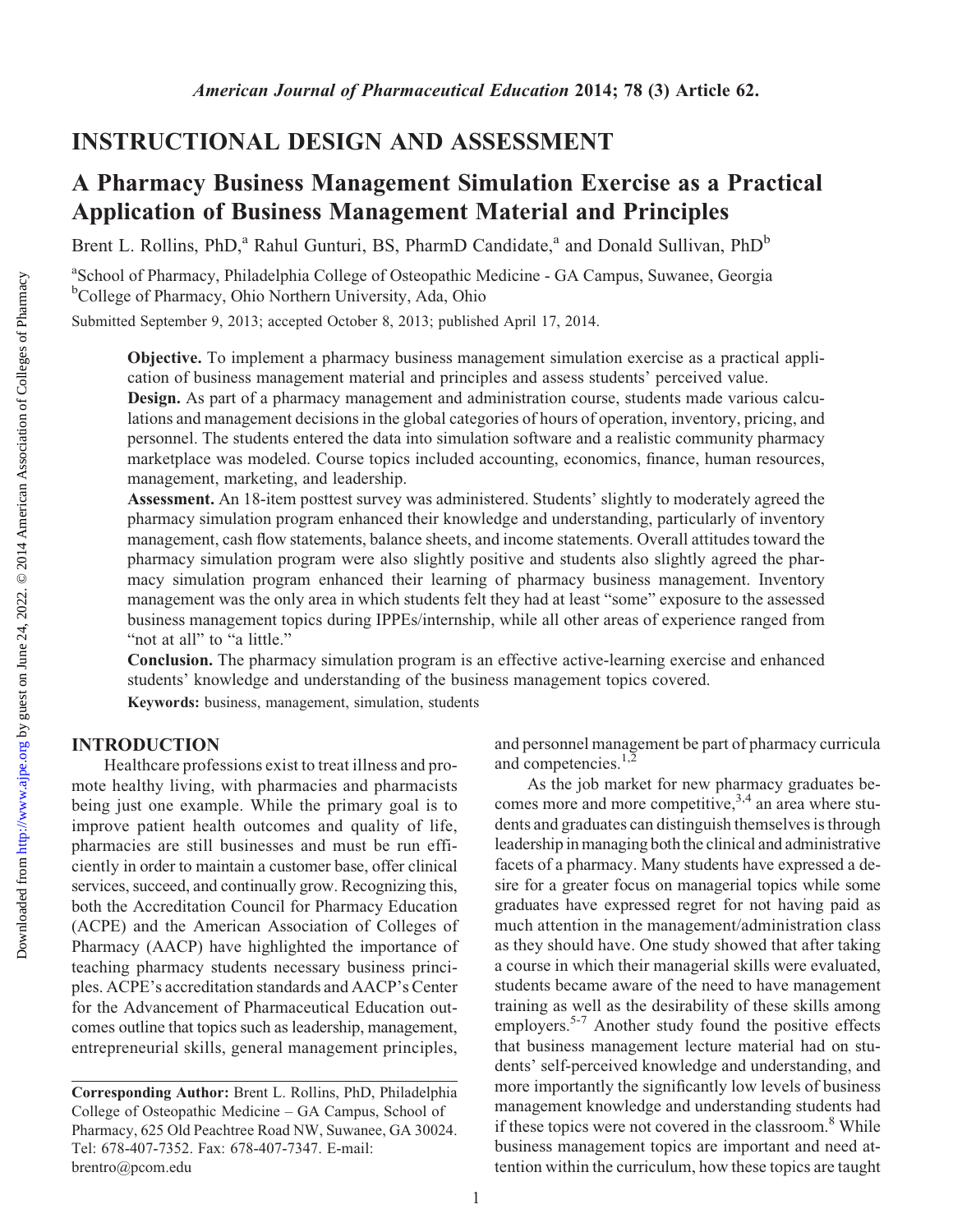is still scattered among accounting, economics, finance, management, marketing, and leadership material<sup>9</sup> and, more often than not, tailored to the course coordinator's and/or instructors' specific area of expertise and/or interest.

Simulations used in pharmacy education include programmable mannequins used for students to practice clinical skills, standardized patients for students to hone their counseling and communication skills, pharmacology simulations for students to strengthen their drug therapeutic knowledge, and event simulation for pharmacies to determine more efficient ways to operate.<sup>10-14</sup> These simulation technologies have primarily focused on patient care in pharmacy; no literature has described or evaluated the pros and cons of a pharmacy business management simulation. This type of simulation is aimed at teaching students the fundamentals of business analysis and decision making, where the gap between knowledge and application can be bridged by allowing students to make managerial decisions in a virtual reality setting with no real-life risk.15

Professors and technology personnel at Ohio Northern University (ONU) developed a pharmacy business management simulation program in 2009 via a grant from Apotex, Inc, a generic pharmaceutical manufacturer. The simulation program was an update to an older, MS-DOSbased pharmacy business simulation program. The expanded simulation program provides a Windows-based user interface allowing students to easily enter their financial decisions and access the financial statements necessary to analyze their current and projected business situation. Students do various calculations and make management decisions in the global categories of hours of operation, inventory, pricing, and personnel. The objective of this research was to implement and assess students' perceived value of the pharmacy business management simulation as a practical application of business management curricular material and principles.

#### DESIGN

The study was conducted at 2 schools: ONU College of Pharmacy and the Philadelphia College of Osteopathic Medicine (PCOM) – Georgia Campus School of Pharmacy, which is a candidate-accredited organization in Suwanee, GA, and served as the off-campus beta-test site for the program. The simulation exercise was conducted both in and outside of class over a multiple-week period with students at each school completing 6 decisions (each decision represented a 3-month period or 1 quarter of the year). Prior to the simulation exercise, lectures on business management (focusing on accounting, financial statements, and financial statement analysis) and the specifics of the pharmacy simulation program and its calculations and interface were delivered to the students. The remainder of each course also reinforced various concepts covered in the simulation, such as inventory and personnel management. At ONU, 14 lecture hours were dedicated to the financial management section within the pharmacy administration course prior to the simulation. The pharmacy administration course itself was taught during the third year. At PCOM, 10 lecture hours were dedicated to the financial management section within the pharmacy administration course, which was taught during the first year.

Given the large class size at both institutions and limitations of the software at the time, students were assigned to groups of 4 to 5 for the simulation exercise. Each group's first business decisions (the data entered into the simulation software) were based on the starting financial data provided; all subsequent decisions were based on financial statements generated by the pharmacy simulation program. Further, the first decision covered the components described below for a 3-month (or quarterly) period. Thus, all decisions made after the initial data were entered were made by the students through analyzing their pharmacy's financial statements and performance from the previous quarter and then deciding how they wanted to operate in the upcoming quarter.

Each group had to make business decisions based on calculations from their pharmacy's balance sheet, income statement, cash flow statement, prescription volume, and nonprescription drug sales. These business decisions included drug pricing (cash prescription and nonprescription margins and dispensing fee; Figure 1). Within Figure 1, the students' were shown their store type under "Pharmacy Location." Three store types that mirrored current pharmacy practice were included in the software program: medical center (small, independent pharmacy within a medical complex); healthcare center (typical chain pharmacy); and shopping center (mass merchandising store with pharmacy as well, such as WalMart, Target, or Kroger). Students were told to consider how their store type would affect the hours they setup as well as the cash prices they charged their customers. Further decisions included hours of operation; inventory management (monetary ordering amount of both prescription and nonprescription drugs for the set period); and personnel time and benefits management (entering full-time equivalent hours, payroll dollars per hour, and whether benefits were offered). After decisions were made, students accessed the software's history tab to view their financial statements and conduct the subsequent analyses for the next decision set (Figure 2).

#### EVALUATION AND ASSESSMENT

Once the simulation exercise was complete, an 18 item questionnaire was administered to students at both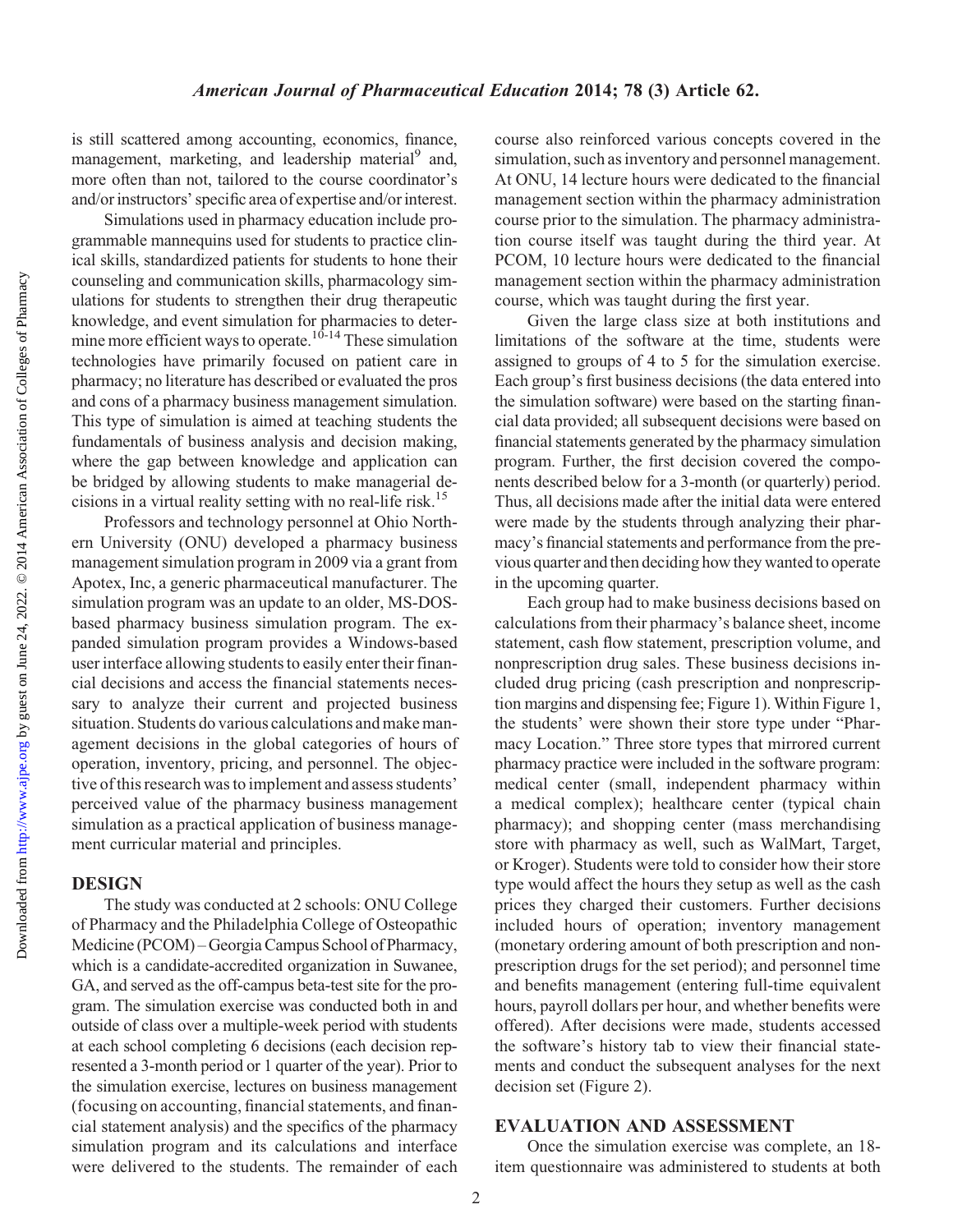schools. The questionnaire used a 7-point, Likert-type scale (1=strongly disagree to 7=strongly agree) on which students rated how well the simulation program enhanced their knowledge and understanding of business management principles. In addition, the questionnaire (via the same 7-point, Likert-type scale) assessed student thoughts on the prior didactic logistics (eg, number of lecture hours prior to the simulation exercise); group dynamics; and the place of the business management course and the pharmacy simulation program in the curriculum. Next, a 5-item, Likert-type scale  $(1=not at all to 5=very much)$ was used to assess the amount of exposure the students had to these topics as a pharmacy intern or in their introductory pharmacy practice experiences (IPPEs). Also included on the questionnaire was a 3-item, semantic differential scale to assess students' overall attitude toward using the pharmacy simulation program in the pharmacy administration course. Questions about age, gender, and desired pharmacy practice career path also were asked, and space for additional comments about the simulation program was provided. Descriptive statistics and tests were used to evaluate the students' perception of the simulation program's value.

One hundred seventeen of 159 (73.6%) ONU students and 75 of 90 (83.3%) PCOM students completed a survey instrument. A majority of the students were 25 years old or less (n=159, 82.8%) and female (n=118, 61.5%). Further, the desired career path that was most frequently chosen was community pharmacy  $(n=70,$ 36.5%); "do not know" was the second most frequent response to this item  $(n=44, 22.9%)$ . Additional demographics for the students are summarized in Table 1. The primary scales (knowledge and understanding; overall attitudes; and introductory pharmacy practice experiences (IPPE)/intern exposure) all showed good reliability data (coefficient alpha range of 0.923 to 0.952).

| <b>Advertising &amp; Inventory</b><br><b>Employees</b><br><b>Rx Information</b> | Investments<br><b>Payables</b><br><b>History</b><br><b>Hours of Operation</b> |
|---------------------------------------------------------------------------------|-------------------------------------------------------------------------------|
|                                                                                 |                                                                               |
| <b>Pharmacy Name:</b>                                                           |                                                                               |
| <b>Pharmacy Location:</b>                                                       | <b>Shopping Center</b><br>$\overline{\phantom{a}}$                            |
| <b>Prescription Margin(%):</b>                                                  | 0.0                                                                           |
| Professional Fee(\$):                                                           | 0.0                                                                           |
| Otc Margin(%):                                                                  | 0.0                                                                           |
|                                                                                 | <b>Services Provided</b>                                                      |
|                                                                                 | <b>Rx Delivery:</b><br>a a s                                                  |
|                                                                                 | <b>Insurance Claims:</b><br>V                                                 |
|                                                                                 |                                                                               |
|                                                                                 |                                                                               |
|                                                                                 |                                                                               |

Figure 1. This is the initial and primary screen the students see when accessing the simulation program. Here, they input their prescription margin (for cash prescriptions), professional (or dispensing) fee, and their over-the-counter (OTC) product margin after completing the necessary calculations from the prior period's data. They also select whether their pharmacy will offer prescription delivery.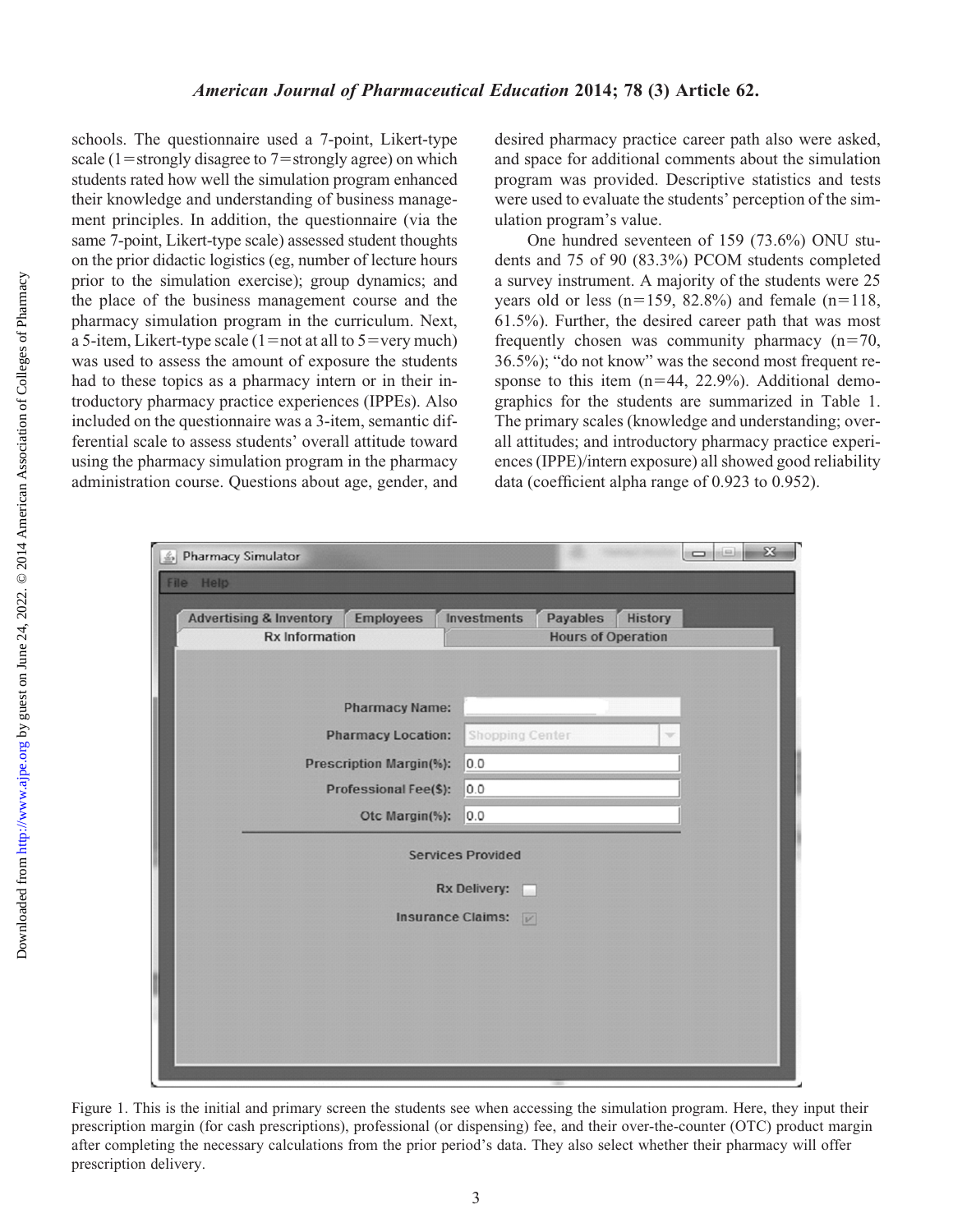

### American Journal of Pharmaceutical Education 2014; 78 (3) Article 62.

Figure 2. In the History tab, students access the necessary data from the financial statements above as well as the "Operational Indicators" statement, which includes prescription volume and payroll specifics, among other items.

Survey scores indicated that students slightly to moderately agreed that the pharmacy simulation program enhanced their knowledge and understanding, particularly of inventory management  $(5.3 \pm 1.3)$ , cash flow statements (5.4 $\pm$ 1.4), balance sheets (5.4 $\pm$ 1.4), and

Table 1. Demographics of Pharmacy Students

| Demographic                             | Value        |  |
|-----------------------------------------|--------------|--|
| Respondents, No. (response rate, %)     | 192/249 (77) |  |
| Gender                                  |              |  |
| Male                                    | 74 (38.5)    |  |
| Female                                  | 118(61.5)    |  |
| Age                                     |              |  |
| 18-25 years $(n=159)$                   | 82.8         |  |
| 26-34 years $(n=27)$                    | 14.1         |  |
| $35 + \text{ years}$ (n=6)              | 3.1          |  |
| Current desired career path, No. $(\%)$ |              |  |
| Retail/independent                      | 70 (36.5)    |  |
| Don't know                              | 44 (22.9)    |  |
| Hospital                                | 40(20.8)     |  |
| Other (eg, academia, industry)          | 38 (19.8)    |  |
|                                         |              |  |

income statements  $(5.4 \pm 1.4)$ . The remaining areas covered and measured showed a slight agreement that the simulation exercise had increased their knowledge and understanding (financial ratio analysis,  $4.6 \pm 1.4$ ; personnel management,  $5.0\pm1.6$ ). Mean attitude score (composite mean of the 3 items) toward the pharmacy simulation program also was slightly positive  $(4.8 \pm 1.6)$  and students slightly agreed that the pharmacy simulation program enhanced their learning of pharmacy business management  $(5.0 \pm 1.4).$ 

The amount of corresponding lecture material and group dynamics also were assessed. Survey scores indicated that students slightly agreed that the lecture material presented prior to the simulation exercise was sufficient for understanding the pharmacy simulation program  $(4.9\pm1.6)$ , and also neutral that additional lecture material should be presented prior to the simulation exercise  $(4.1 \pm 1.2)$ . Of those students who slightly, moderately, or strongly agreed that there needed to be additional lecture material to understand the simulation  $(n=113)$ , 79.6%  $(n=90)$  felt an additional 1 to 2 lecture hours were needed.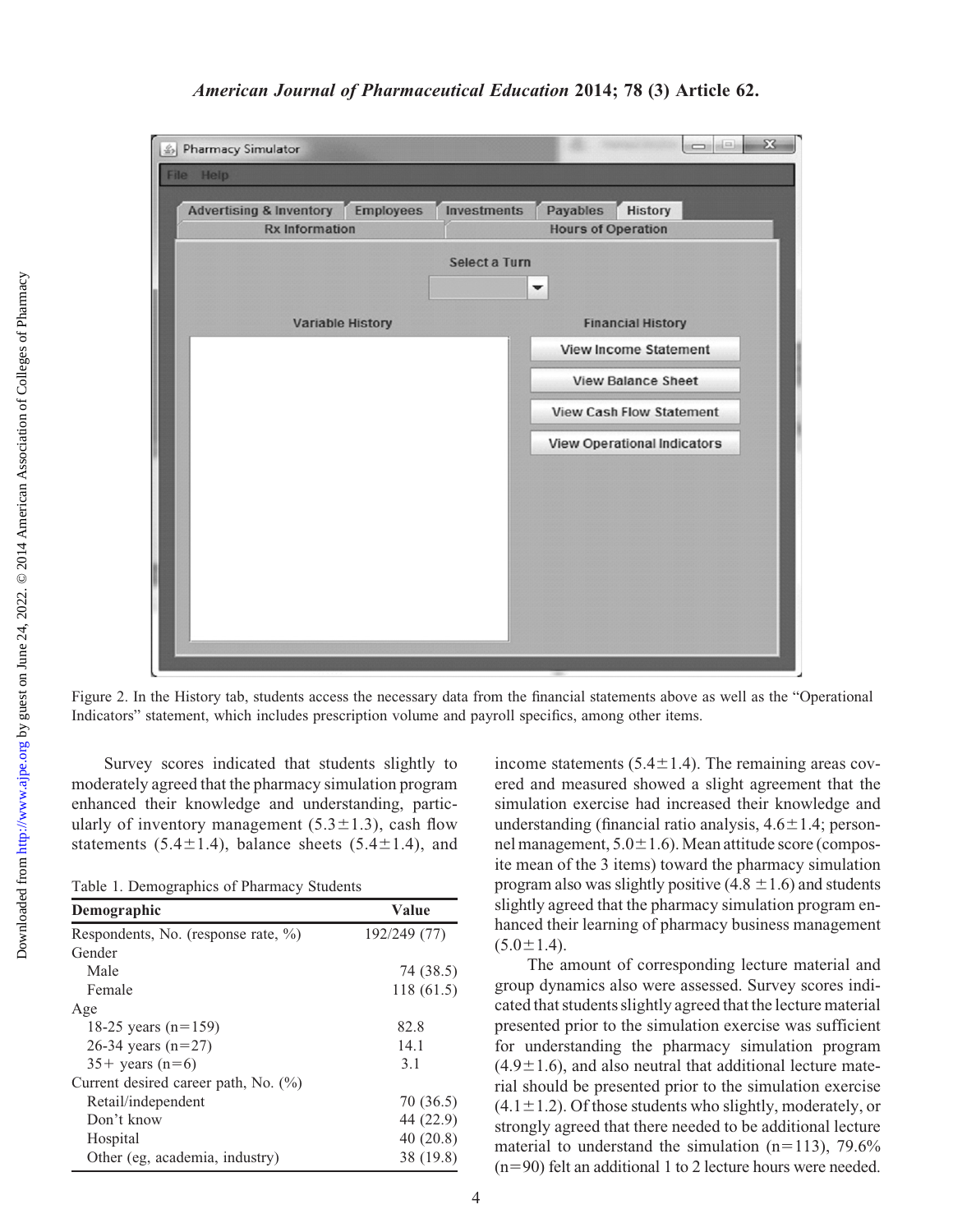In terms of the group dynamics, student scores were slightly to moderately positive, feeling that working with their peers enhanced their knowledge and understanding  $(4.9 \pm 1.5)$ and they enjoyed the group experience  $(5.4 \pm 1.5)$ .

From a curricular standpoint, survey scores indicated that students slightly to moderately agreed that the business management topics were a necessary part of the curriculum  $(5.6 \pm 1.4)$ , but only slightly agreed that the pharmacy simulation practical experience was a necessary part of the curriculum (4.9 $\pm$ 1.6). Next, students were asked to rate their level of exposure to the business management topics assessed above during their IPPEs and/or working as an intern based on a 5-point Likert-type scale  $(1=$ not at all to 5 = very much). Inventory management was the only area in which students felt they had at least "some" exposure  $(2.9 \pm 1.1)$ . All other areas assessed (personnel management, payroll/benefits management, drug pricing, hours of operation management, financial ratio analysis, balance sheet, income statement, and cash flow statement) ranged from "not at all" to "a little"  $(1.6 \pm 1.0 \text{ to } 2.4 \pm 1.2).$ 

In comparing the responses between the 2 schools, PCOM students reported a higher perceived knowledge and understanding of personnel, payroll/benefits, and hours of operation management ( $p<0.001$ ), as well as for financial ratio analysis and overall attitudes toward the pharmacy simulation program ( $p<0.001$ ). The PCOM students also had significantly higher opinions of the pharmacy simulation program's value as a practical application tool and that both the business management material and pharmacy simulation program were a necessity in the curriculum (all comparisons  $p<0.001$ ). The only other comparison of significance was those students who already desired a career path in retail/community pharmacy  $(n=70)$  had significantly greater self-perceived knowledge and understanding in the areas of inventory and payroll management and the income statement, balance sheet, and cash flow statement (all  $5 p$  values  $< 0.002$ ). No other demographic or comparison differences were found between the 2 schools.

#### DISCUSSION

First- and third-year pharmacy students felt the pharmacy simulation exercise added value to the business management lecture material. In the increasing push in academia toward active learning, the pharmacy simulation program provided a practical application-based experience to enhance students' knowledge and learning of these difficult topics. Many students have stated the topics covered within the business management portion of the curriculum were "foreign" to them given the heavy science-based focus of these subjects. While business management lecture material improves students' self-perceived knowledge of the topics, $\frac{8}{3}$  the pharmacy simulation program provided students a tangible and active-learning application of these "foreign" topics, which they are, more often than not, seeing for the first time since their undergraduate studies.

Of concern, students reported having only a limited exposure to these topics (outside of inventory management) during their IPPEs and intern experience, confirming just how little business management is covered during IPPEs and work experience prior to the fourth-year APPEs. As exclusion of business management topics from the curriculum leads to pharmacy graduates with significantlylow business management knowledge,<sup>8</sup> and these results suggest the deficit would not be met during IPPEs and the intern experience. Combining these results with students' slight to moderate agreement that these business management topics should be a required part of the curriculum is quite concerning. Moving forward, pharmacy students' apparent lack of connection between pharmacy and business could pose a threat for the profession. While billing and reimbursement for medication therapy management (MTM) is continually increasing, the lack of business acumen and focus within pharmacy education could be a possible explanation for why it has taken so long for MTM to become a core focus of the profession.

Further, given the dynamics of the course at the 2 institutions (ONU has its course in the third year, right before APPEs, while PCOM offers its course in the first year), we expected that the ONU students, who were further along in the program, would have had a higher level of exposure to business management topics, but this was not seen. Given these data, as well as other external factors, PCOM has instituted a fifth required APPE specific to community pharmacy management.

In comparing the 2 institutions, results showed PCOM students perceived they had greater knowledge and understanding in the following topic areas: personnel time management, payroll/benefits management, drug pricing, hours of operation management, and financial ratio analysis. Further, PCOM students also placed significantly more value on the practical experience, felt the business management material and the simulation program were more of a necessity in the curriculum, and overall had more positive attitudes toward the pharmacy simulation program. The increased value of the experience at PCOM vs ONU was more than likely the result of technical difficulties experienced with the simulation program at ONU. The course coordinator had to restart the entire exercise because of a technical issue with the server as students lost their initial sets of data. Testimonials from those students within the open-ended comments section at the end of the survey